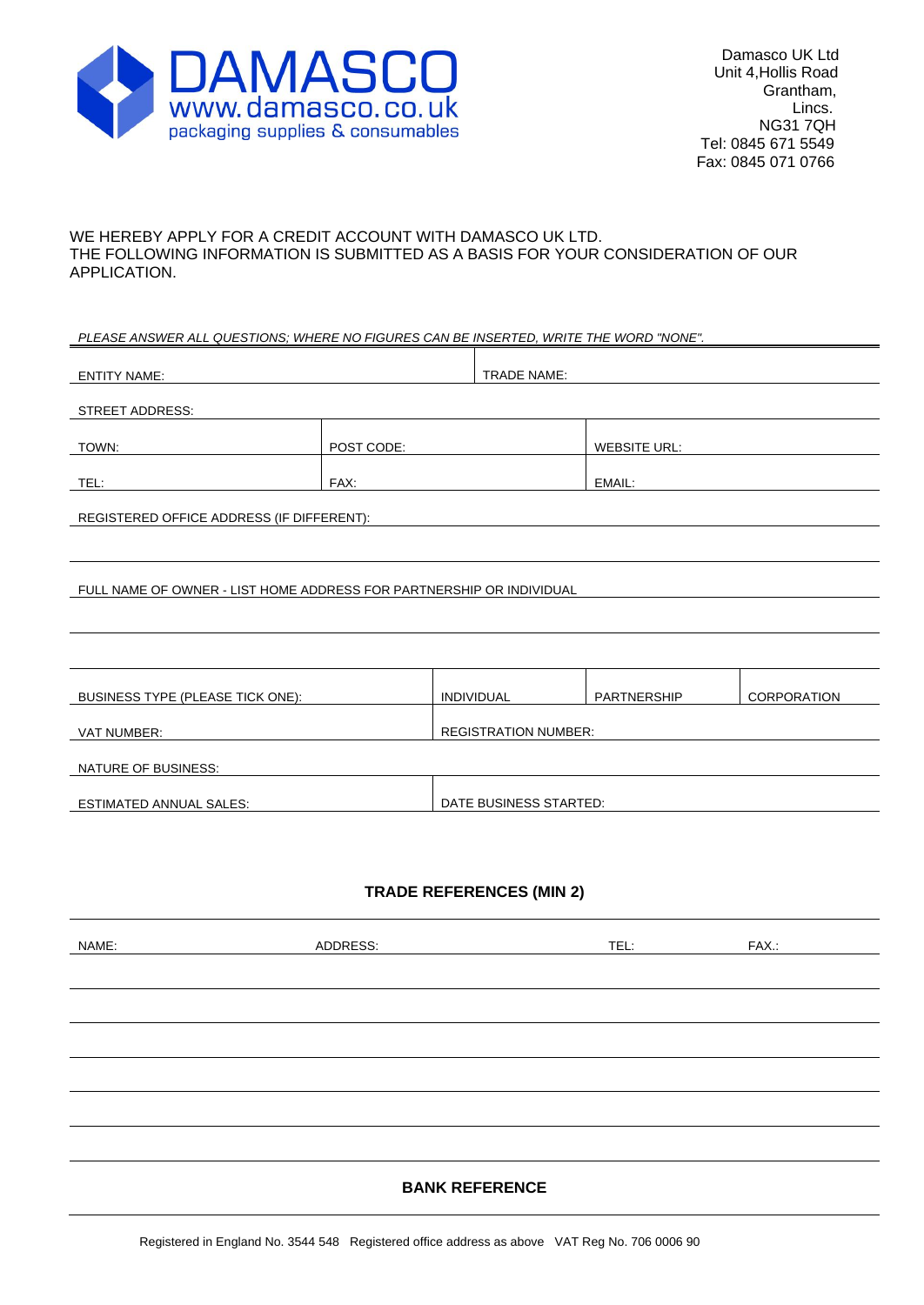

| <b>BANK NAME:</b> | SORT CODE: |
|-------------------|------------|
|                   |            |
| ADDRESS:          | POST CODE: |
|                   |            |
| ACCOUNT NO.:      | PHONE/FAX: |

Date :

Entity Name:

Signature :

Name of Signee:

Title:

Applicant's signature attests: Entity's financial responsibility, ability and willingness to pay Damasco UK Ltd invoices in accordance with the standard terms and conditions of sale;

This statement is considered as reiterated and applicable to each purchase until revoked in writing, and it is understood that in the event of late payment, you agree to pay all actual collection costs, legal fees and court costs incurred by Damasco UK Ltd, in the collection of the late payments, regardless if judicial action is undertaken.

By signing this application, you certify that the information provided is true and correct and that you are of legal age to enter into this transaction. You also agree to be bound by the terms and conditions stated in this application. You authorise Damasco UK Ltd to verify any information included in this application or in other documents required to obtain the credit requested. You authorise any party named in this application to provide any and all information to Damasco UK Ltd, and you authorise Damasco UK Ltd to provide information about applicant to credit reporting agencies for the purpose of retrieving its credit reports. Damasco UK Ltd disclaims all responsibility for, and you acknowledge that Damasco UK Ltd will not be liable for, any disclosure of that information by such third party.

Notwithstanding anything in this Agreement, nothing obligates Damasco UK Ltd to continue to extend credit to any party and extension or continuation of credit is at Damasco UK Ltd's sole discretion.

Please note that by signing this document you agree to be bound by our credit account payment terms which are detailed in our Terms and Conditions.

**When completed return via email to [sales@damasco.co.uk](mailto:sales@damasco.co.uk) or fax to 0845 671 5549 or post form to above address.**

#### **Terms & Conditions**

# **Orders**

When confirmation of order is received, this is to indicate that we have received your order. It does not indicate that a contract exists between us. We will indicate acceptance of your order, and hence a contract between us, when we send you an invoice. We have included this term to protect us in the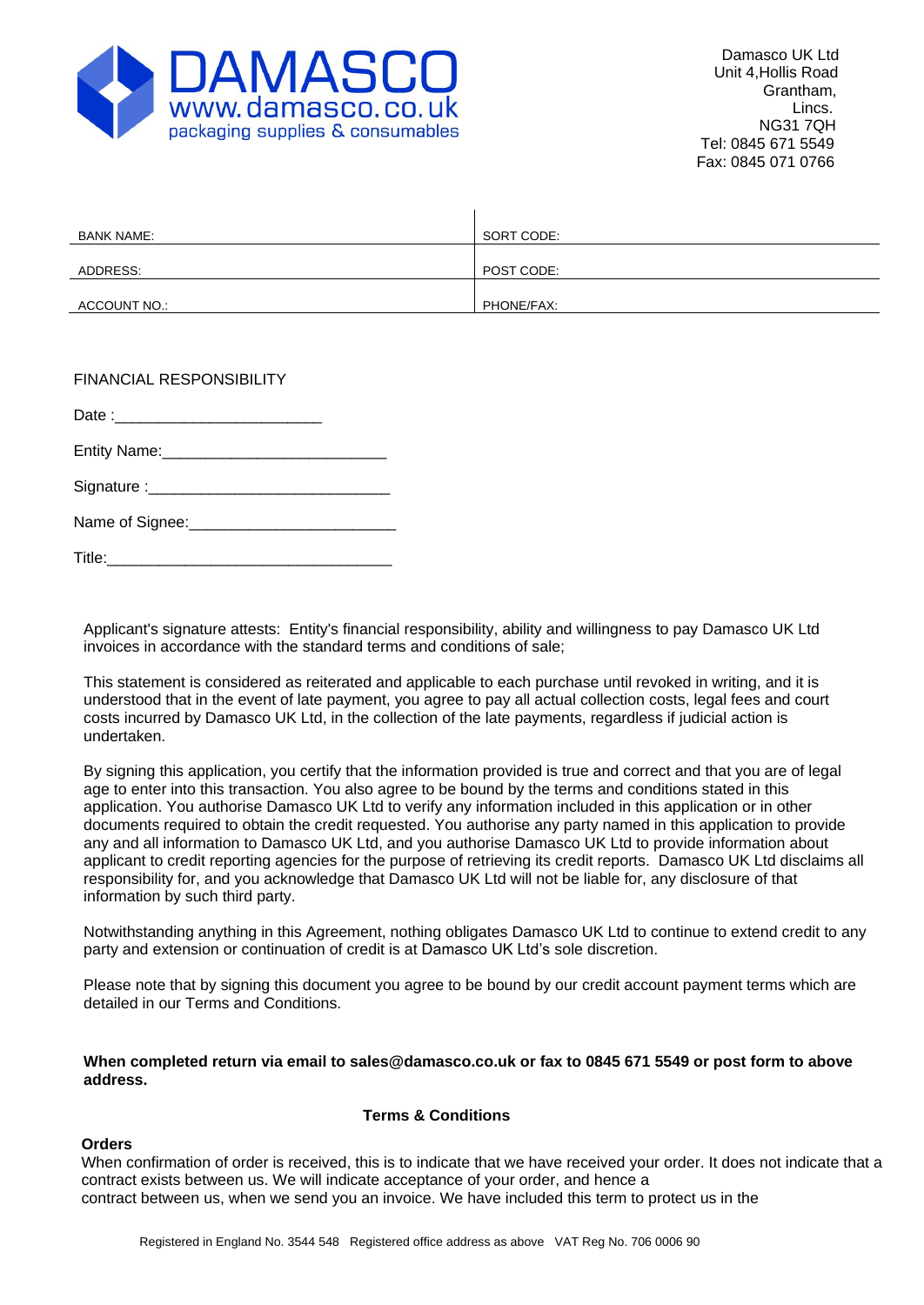

case that a mistake has been made in pricing, we have inadvertently under-priced goods, or we are no longer able to supply a particular product for some reason.

### **Title**

(a) The property in the goods shall not pass to the Buyer until the Buyer has paid the full purchase price. (b) The risk of loss or damage to the goods shall pass to the buyer when the goods are released by the company from their depot.

### **Quotations**

All quotations are subject to withdrawal or amendment at any time prior to confirmation by the Seller or an order for goods referred to therein and are also subject to materials being available at the time of acceptance of order. Clerical errors are subject to correction. Standard quotations are valid for 30 days.

### **Prices**

(a) Where the quantity ordered is less than that quoted for or delivery is ordered in instalments less than those specified in the quotation, the prices are subject to adjustments as appropriate. (b) In the event of any change in the cost of raw materials required to fulfil the order, prices quoted may be subject to an appropriate variation. We will always contact you first to ensure that the price is acceptable.

# **Payment**

(a) Unless otherwise agreed, payment is to be made with order. No goods will be despatched until payment has been received in full.

### **Credit Accounts**

(a) Subject to satisfactory references, credit accounts should be settled at the end of the calendar month following the month during which the goods are despatched.

(b) Delay in payment – In the event of the Buyer failing to comply with the Company's above mentioned terms of payment the Company reserves the right to cancel any other agreements with the Buyer subsisting at the time relating to goods to be sold or supplied or relating to work to be done.

(c) Interest will be charged on all overdue outstanding accounts at the rate of 6% per month.

# **Artwork, Print Stereos**

(a) Unless otherwise specified, printing stereos will be supplied at cost.

(b) We will accept no responsibility for errors in proofs, which have been passed by you.

(c) Quotations for printing are made subject to the suitability of copy mater and are made on the basis

of the use of our standard range of ink colours, any deviation from which may at our discretion incur an extra charge.

#### **Delivery**

(a) Every effort will be made by the seller to deliver the goods within the agreed delivery period, but no guarantee of delivery date is implied and the Seller shall not be liable for loss or damage occasioned by any delay in delivery.

(b) Where the Buyer fails to accept deliveries in accordance with the terms and conditions of the order,

the balance of undelivered goods shall be invoiced to the Buyer, the goods being held at the Buyer's risk

and any storage and additional carriage costs being charged to the Buyer's account.

#### **Terms & Conditions**

# **Back Orders**

If your item is not in stock, we will place it on back order for you. You will always be contacted with the option to cancel your order if you would rather not wait. We reserve the right to substitute out of stock items with those of a suitable equivalent of equal or higher value.

# **Tax Charges**

All prices are subject to VAT at the standard rate of 17.5%.